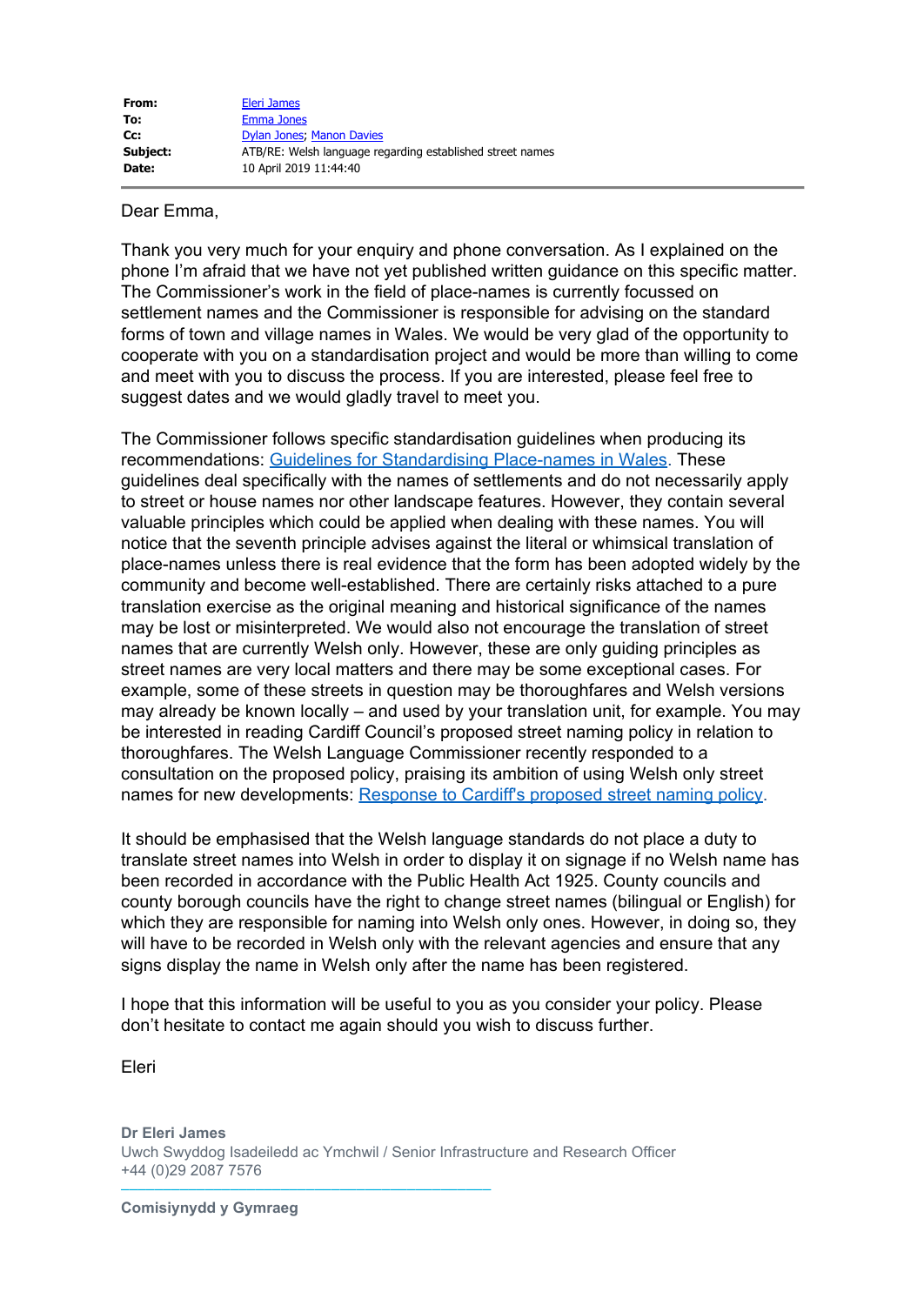Siambrau'r Farchnad, 5–7 Heol Eglwys Fair, Caerdydd, CF10 1AT

0345 6033 221 Croesewir gohebiaeth yn y Gymraeg a'r Saesneg [comisiynyddygymraeg.org](http://www.comisiynyddygymraeg.org/)



## Ysgrifennwch ataf yn Gymraeg neu Saesneg Please write to me in Welsh or English

Dylai'r datganiadau/sylwadau uchod gael eu hystyried yn rhai personol ac nid o reidrwydd yn ddatganiadau neu sylwadau gan Gomisiynydd y Gymraeg, unrhyw ran ohono neu unrhyw gorff sy'n gysylltiedig ag ef. Mae'r e-bost hwn wedi cael ei sganio gan System Diogelwch e-bost Symantec Security.cloud. Am ragor o wybodaeth, ymwelwch â messagelabs.com/email.

–––––––––––––––––––––––––––––––––––––––––––– **Welsh Language Commissioner** Market Chambers, 5-7 St Mary St, Cardiff, CF10 1AT

0345 6033 221 Correspondence welcomed in Welsh and English [welshlanguagecommissioner.org](http://welshlanguagecommissioner.org/)

The statements/comments made above should be regarded as personal and not necessarily those of the Welsh Language Commissioner, any constituent part or connected body. This email has been scanned by the Symantec Email Security.cloud service. For more information please visit messagelabs.com/email.

**From:** Emma Jones [\[mailto:emma.jones@denbighshire.gov.uk](mailto:emma.jones@denbighshire.gov.uk)] **Sent:** 02 April 2019 10:12 **To:** Postfeistr **Subject:** Welsh language regarding established street names

Dear Sir/Madam

Would you be able to provide me with some guidance?

We in Denbighshire have a Street Naming and Numbering policy where new streets are named in welsh only or bilingual, Welsh/English.

We have a local Councillor who would like English only street names within his area translated into Welsh so the street name is bilingual.

Do you have a standard or any advice on renaming existing street names bilingually where they are English only?

Kind regards

Emma

Emma Jones Gweinyddwr Perfformiad a Systemau / Performance & Systems Administrator